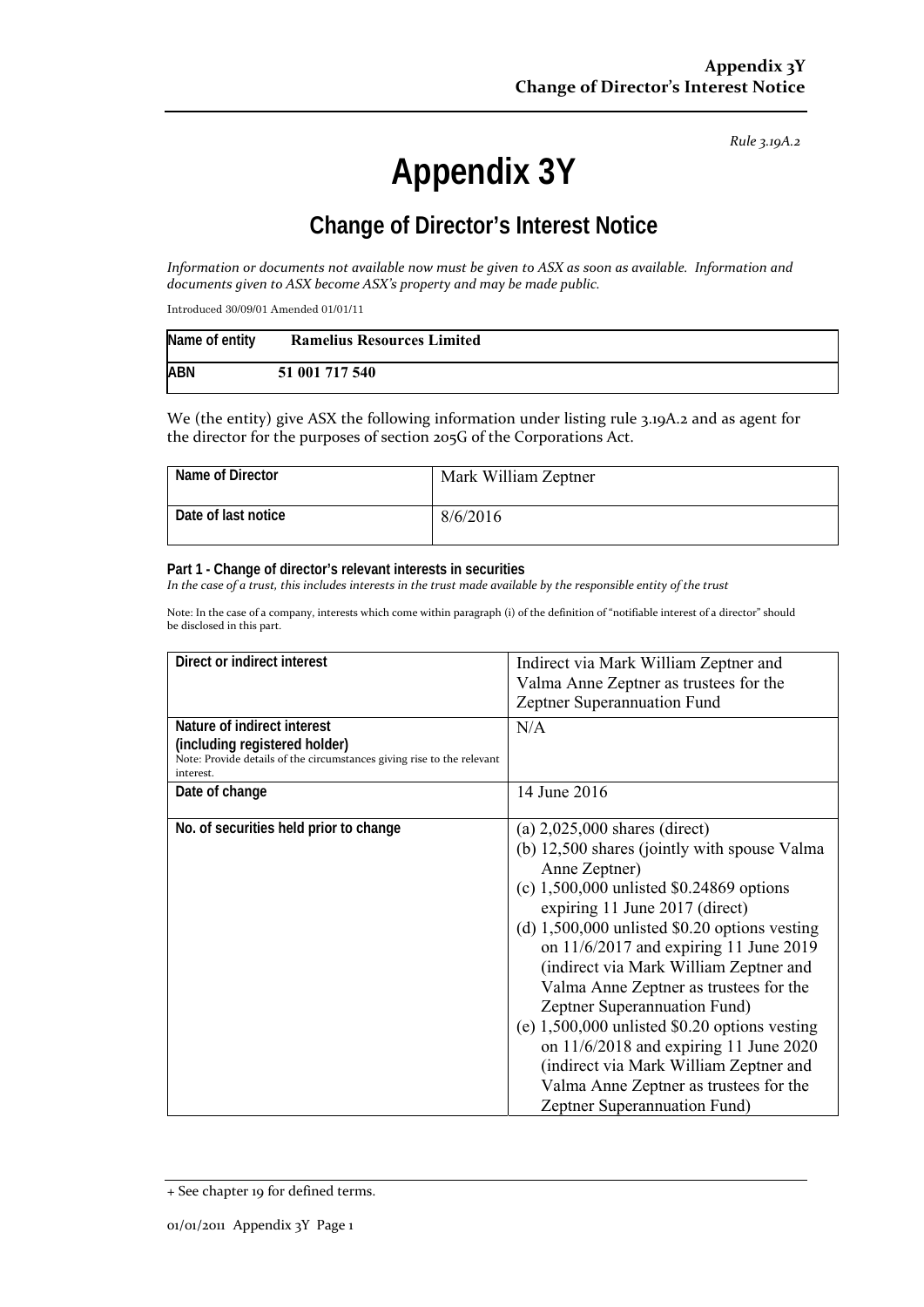| Class                                                                                                                                                                      | (a) - (b) Ordinary fully paid shares<br>$(c)$ - (f) Unlisted options                                                                                                                                                                                                                                                                                                                                                                                                                                                                                                                                                                                                                                                                                                                                              |
|----------------------------------------------------------------------------------------------------------------------------------------------------------------------------|-------------------------------------------------------------------------------------------------------------------------------------------------------------------------------------------------------------------------------------------------------------------------------------------------------------------------------------------------------------------------------------------------------------------------------------------------------------------------------------------------------------------------------------------------------------------------------------------------------------------------------------------------------------------------------------------------------------------------------------------------------------------------------------------------------------------|
| Number acquired                                                                                                                                                            | 1,500,000 vested unlisted \$0.29869 options<br>expiring on 11 June 2018 (indirect via Mark<br>William Zeptner and Valma Anne Zeptner as<br>trustees for the Zeptner Superannuation<br>Fund)                                                                                                                                                                                                                                                                                                                                                                                                                                                                                                                                                                                                                       |
| Number disposed                                                                                                                                                            | N/A                                                                                                                                                                                                                                                                                                                                                                                                                                                                                                                                                                                                                                                                                                                                                                                                               |
| Value/Consideration<br>Note: If consideration is non-cash, provide details and estimated<br>valuation                                                                      | Nil                                                                                                                                                                                                                                                                                                                                                                                                                                                                                                                                                                                                                                                                                                                                                                                                               |
| No. of securities held after change                                                                                                                                        | (a) $2,025,000$ shares (direct)<br>(b) 12,500 shares (jointly with spouse Valma<br>Anne Zeptner)<br>(c) $1,500,000$ unlisted \$0.24869 options<br>expiring 11 June 2017 (direct)<br>(d) $1,500,000$ unlisted \$0.29869 options<br>expiring 11 June 2018 (indirect via Mark<br>William Zeptner and Valma Anne<br>Zeptner as trustees for the Zeptner<br>Superannuation Fund)<br>(e) $1,500,000$ unlisted \$0.20 options vesting<br>on $11/6/2017$ and expiring 11 June 2019<br>(indirect via Mark William Zeptner and<br>Valma Anne Zeptner as trustees for the<br>Zeptner Superannuation Fund)<br>(f) $1,500,000$ unlisted \$0.20 options vesting<br>on $11/6/2018$ and expiring 11 June 2020<br>(indirect via Mark William Zeptner and<br>Valma Anne Zeptner as trustees for the<br>Zeptner Superannuation Fund) |
| Nature of change<br>Example: on-market trade, off-market trade, exercise of options,<br>issue of securities under dividend reinvestment plan, participation in<br>buy-back | Vested unlisted options                                                                                                                                                                                                                                                                                                                                                                                                                                                                                                                                                                                                                                                                                                                                                                                           |

### **Part 2 – Change of director's interests in contracts - N/A -**

Note: In the case of a company, interests which come within paragraph (ii) of the definition of "notifiable interest of a director" should be disclosed in this part.

| Detail of contract                                  |  |
|-----------------------------------------------------|--|
| Nature of interest                                  |  |
| Name of registered holder<br>(if issued securities) |  |
| Date of change                                      |  |

<sup>+</sup> See chapter 19 for defined terms.